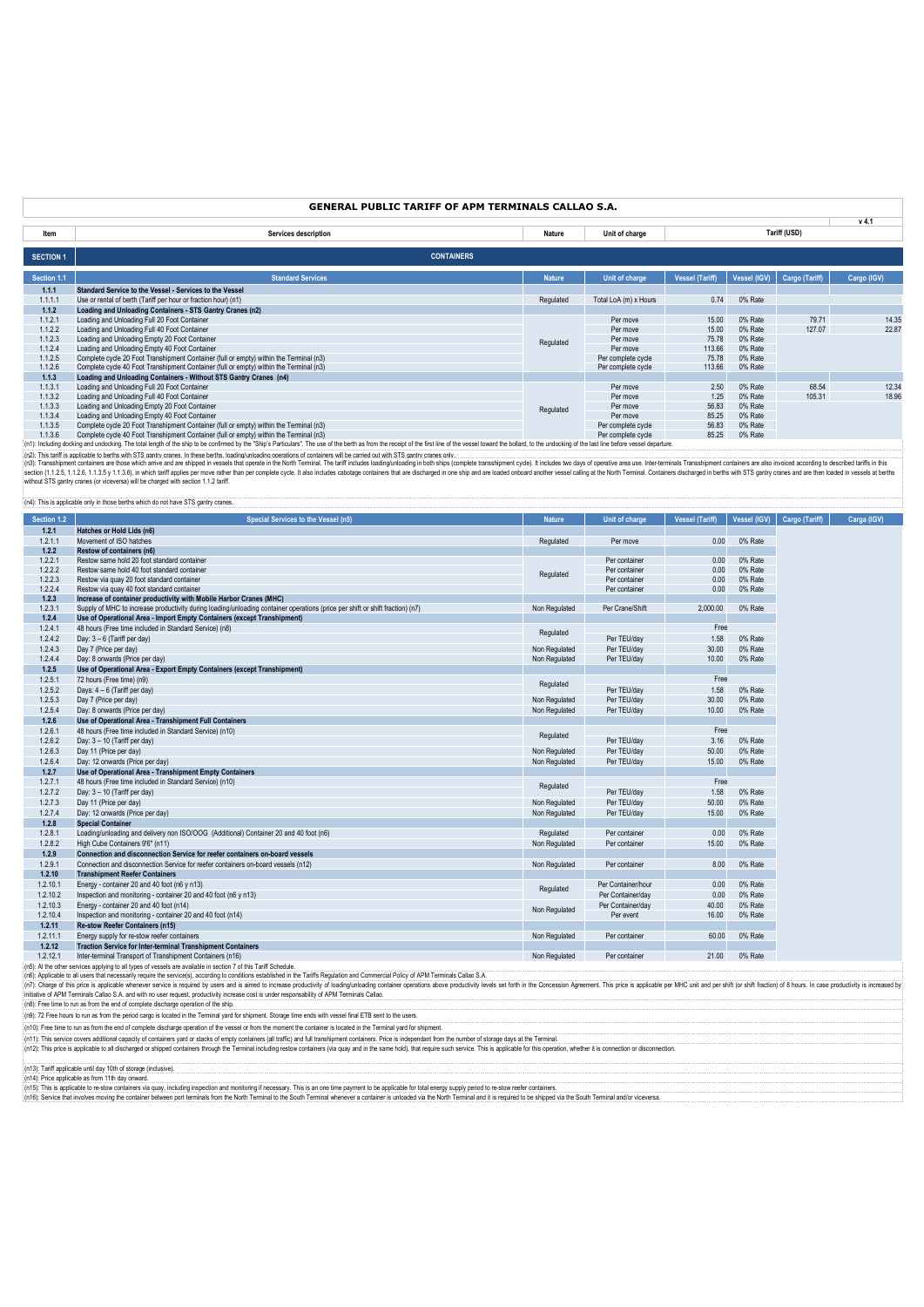| Section 1.3 | Special Service of Use of Operational Area (Port Terminal) - Services to the Cargo                                                                                                                                      | <b>Nature</b> | Unit of charge | <b>Vessel (Tariff)</b> | Vessel (IGV) | Cargo (Tariff) | Carga (IGV) |
|-------------|-------------------------------------------------------------------------------------------------------------------------------------------------------------------------------------------------------------------------|---------------|----------------|------------------------|--------------|----------------|-------------|
| 1.3.1       | Use of Operational Area - Import Full Containers (except Transhipment) (n17)                                                                                                                                            |               |                |                        |              |                |             |
| 1.3.1.1     | 48 hours to import and/or discharge container (Free time included in Standard Service) (n18)                                                                                                                            | Regulated     |                |                        |              |                | Free        |
| 1.3.1.2     | Dav: 3 - 6 (Tariff per dav)                                                                                                                                                                                             |               | Per TEU/dav    |                        |              | 3.16           | 0.57        |
| 1.3.1.3     | Day 7 (Price per day) container 20 and 40 foot                                                                                                                                                                          |               | Por TEU        |                        |              | 180.00         | 32.40       |
| 1.3.1.4     | Days: 8 - 10 (Price per day)                                                                                                                                                                                            |               | Per TEU/day    |                        | 30.00        | 5.40           |             |
| 1.3.1.5     | Days: 11 - 20 (Price per day)                                                                                                                                                                                           | Non Regulated | Per TEU/day    |                        |              | 30.00          | 5.40        |
| 1.3.1.6     | Days: 21 - 28 (Price per day)                                                                                                                                                                                           |               | Per TEU/day    |                        |              | 30.00          | 5.40        |
| 1.3.1.7     | Day: 29 onwards (Price per day)                                                                                                                                                                                         |               | Per TEU/dav    |                        |              | 30.00          | 5.40        |
| 1.3.2       | Use of Operational Area - Export Full Containers (except Transhipment) (n17)                                                                                                                                            |               |                |                        |              |                |             |
| 1.3.2.1     | 72 hours to export and/or loading container (Free time) (n19)                                                                                                                                                           | Regulated     |                |                        |              |                | Free        |
| 1.3.2.2     | Days: 4 - 6 (Tariff per day)                                                                                                                                                                                            |               | Per TEU/dav    |                        |              | 3.16           | 0.57        |
| 1.3.2.3     | Day 7 (Price per day) container 20 and 40 foot                                                                                                                                                                          |               | Por TEU        |                        |              | 180.00         | 32.40       |
| 1.3.2.4     | Days: 8 - 10 (Price per day)                                                                                                                                                                                            |               | Per TEU/dav    |                        |              | 30.00          | 5.40        |
| 1.3.2.5     | Days: 11 - 20 (Price per day)                                                                                                                                                                                           | Non Regulated | Per TEU/dav    |                        |              | 30.00          | 5.40        |
| 1.3.2.6     | Davs: 21 - 28 (Price per dav)                                                                                                                                                                                           |               | Per TEU/dav    |                        |              | 30.00          | 5.40        |
| 1.3.2.7     | Day: 29 onwards (Price per day)                                                                                                                                                                                         |               | Per TEU/dav    |                        |              | 30.00          | 5.40        |
|             | (n17): Tariffs and prices set forth in sub-section 1.3.1 and 1.3.2 are applicable to those containers that have been discharged/loaded via the North Terminal as per conditions established in the Concession Contract. |               |                |                        |              |                |             |

.<br>[n18]: Free time to run as from the end of complete cargo discharge operation of the vessel. Calculation of use of operational area starts from the date and hour of complete cargo discharge from vessel and finishes when

(n19): Free time period is 72 hours which is calculated from the date the container is placed in the container yard for shipment. Calculation of use of operational area (storage) ends with the final Estimated Time of Berth

| Section 1.4 | Temporary Depot Special Service - Services to the Cargo               | <b>Nature</b> | Unit of charge                                  | <b>Vessel (Tariff)</b>                                            | Vessel (IGV) | Cargo (Tariff)                                                       | Cargo (IGV) |  |  |
|-------------|-----------------------------------------------------------------------|---------------|-------------------------------------------------|-------------------------------------------------------------------|--------------|----------------------------------------------------------------------|-------------|--|--|
| 1.4.1       | Temporary Depot Integrated Service for dry import containers (n20)    |               |                                                 |                                                                   |              |                                                                      |             |  |  |
| 1.4.1.      | 20' Container - Includes use of area until the 10th day               |               | Per container                                   |                                                                   |              | 208.00                                                               | 37.44       |  |  |
| 1.4.1.2     | 40' Container - Includes use of area until the 10th day               |               | Per container                                   |                                                                   |              | 275.00                                                               | 49.50       |  |  |
| 1.4.1.3     | Use of area during days 11 - 20 (Price per day) (n21)                 | Non Regulated | Per TEU/dav                                     |                                                                   |              | 15.00                                                                | 2.70        |  |  |
| 1.4.1.4     | Use of area during days 21 - 28 (Price per day) (n21)                 |               | Per TEU/day                                     |                                                                   |              | 20.00                                                                | 3.60        |  |  |
| 1.4.1.5     | Use of area from 29th day onwards and other services (n21)            |               |                                                 | See section 1.3.1.7 and others from section 1.5                   |              |                                                                      |             |  |  |
| 1.4.2       | Temporary Depot Integrated Service for dry export containers (n22)    |               |                                                 |                                                                   |              |                                                                      |             |  |  |
| 1.4.2.1     | 20' Container - Includes use of area until the 7th day                |               | Per container                                   |                                                                   |              | 143.00                                                               | 25.74       |  |  |
| 1.4.2.2     | 40' Container - Includes use of area until the 7th day                |               | Per container                                   |                                                                   |              | 200.00                                                               | 36.00       |  |  |
| 1.4.2.3     | Use of area days $8 - 10$ (Price per day) (n23)                       | Non Regulated | Per TEU/day                                     |                                                                   |              | 7.00                                                                 | 1.26        |  |  |
| 1.4.2.4     | Use of area days $11 - 20$ (Price per day) (n23)                      |               | Per TEU/day                                     |                                                                   |              | 9.00                                                                 | 1.62        |  |  |
| 1.4.2.5     | Use of area during days 21 - 28 (Price per day) (n23)                 |               | Per TEU/dav                                     |                                                                   |              | 20.00                                                                | 3.60        |  |  |
| 1.4.2.6     | Use of area from 29th day onwards and other services (n23)            |               | See section 1.3.2.7 and others from section 1.5 |                                                                   |              |                                                                      |             |  |  |
| 1.4.3       | Temporary Depot integrated service for reefer import containers (n24) |               |                                                 |                                                                   |              |                                                                      |             |  |  |
| 1.4.3.1     | 20' Container - Includes use of area until the 7th                    |               | Per container                                   |                                                                   |              | 280.00                                                               | 50.40       |  |  |
| 1.4.3.2     | 40' Container - Includes use of area until the 7th                    | Non Regulated | Per container                                   |                                                                   |              | 345.00                                                               | 62.1        |  |  |
| 1.4.3.3     | Use of area during days 8 - 10 (Price per day) (n25)                  |               | Per TEU/dav                                     |                                                                   |              | 10.00                                                                | 1.80        |  |  |
| 1.4.3.4     | Use of area from day 11 onwards and other services (n25)              |               |                                                 |                                                                   |              | See section 1.4.1.3, 1.4.1.4 and 1.3.1.7 and others from section 1.5 |             |  |  |
| 1.4.4       | Temporary Depot integrated service for reefer export containers (n26) |               |                                                 |                                                                   |              |                                                                      |             |  |  |
| 1.4.4.1     | 20' Container - Includes use of area until the 7th                    |               | Per Container                                   |                                                                   |              | 260.00                                                               | 46.8        |  |  |
| 1.4.4.2     | 40' Container - Includes use of area until the 7th                    | Non Regulated | Per Container                                   |                                                                   |              | 320.00                                                               | 57.60       |  |  |
| 1.4.4.3     | Use of area from day 8 onwards and other services (n27)               |               |                                                 | See section 1.4.2.3 to 1.4.2.5, 1.3.2.7 and others of section 1.5 |              |                                                                      |             |  |  |

1.4.4.3 Use of area from day 8 onwards and other services (n27)<br>(n20): This shall be applicable whenever APM Terminals Callao S.A. has been nominated as Temporary Depot (3014). Service includes Cargo Portion of Standard Se

operational area is from the date of complete cargo discharge of the vessel and finishes when the container is withdrawn from the container yard. First two days (48 hours) are free of charge and are included within the sta storage days. (n22): This shall be applicable whenever APM Terminals Callao S.A. has been nominated as Temporary Depot (3014). Service includes Cargo Portion of Standard Service, use of operational area until the 7th day, documentation revision, temporary depot documentation emission (volante), customs transmission. Use of operational area is

ed from the date the container is placed in the container yard until the final Estimated Time of Berthing (ETB) of the vessel. First two days (48 hours) are free of charge and are included within standard service.

(n23): Price of section 14.23 is applicable to use of operational area form days 8 to 10 of Temporary Depot; price of section 14.24 is applicable for days 11 to 20, price of section 14.24 is applicable for days 21 to 28; a (n24): This shall be applicable whenever APM Terminals Callao S.A. has been nominated as Temporary Depot (3014). Service includes Cargo Portion of Standard Service, use of operational area until the 7th day, energy supply to reefer containers until the 7th day, inspection and monitoring until the 7th day, documentation revision,

temporary depot documentation emission (volante), customs transmission. Use of operational area is calculated is from the date of complete cago discharge of the vessel until the container is withdrawn from the container ya

day 8th onwards and price of section 1.5.2.4 is applicable for inspection and monitoring for day 8th onwards as well. For the other services, the sections 1.5.1, 1.5.3, 1.5.4 and 1.5.5. are applicable independently from th

on emission (volante), customs transmission. Use of operational area is calculated from the date the container is placed in the container yard until the final Estimated Time of Berthing (ETB) of the vessel. First two days (n27); Price of section 14.2.3 is applicable to use of operational area from days 8 to 10 of Temporary Depot: price of section 14.2.4 is applicable for days 11 to 20; price of section 14.2.5 is applicable for days 11 to 22

day 8th onwards and price of section 1.5.2.4 is applicable for inspection and monitoring for day 8th onwards as well. For the other services, the sections 1.5.1, 1.5.3, 1.5.4 and 1.5.5. are applicable independently from th

| Section 1.5 | Other Special Services for Containers (Port Terminal & Tempory Depot) - Services to the Cargo                                                                                                                                  | <b>Nature</b> | <b>Unit of charge</b> | <b>Vessel (Tariff)</b> | Vessel (IGV) | Cargo (Tariff) | Cargo (IGV) |
|-------------|--------------------------------------------------------------------------------------------------------------------------------------------------------------------------------------------------------------------------------|---------------|-----------------------|------------------------|--------------|----------------|-------------|
| 1.5.1       | <b>Special Cargo</b>                                                                                                                                                                                                           |               |                       |                        |              |                |             |
| 1.5.1.1     | Treatment of Hazardous cargo containers IMO class 1, class 5.2, class 6.2 and class 7                                                                                                                                          |               | Per TEU               |                        |              | 200.00         | 36.00       |
| 1.5.1.2     | Treatment of Hazardous cargo IMO 9 (n28)                                                                                                                                                                                       |               | Per TEU               |                        |              | 100.00         | 18.00       |
| 1.5.1.3     | Treatment of Hazardous cargo other IMO classes                                                                                                                                                                                 | Non Regulated | Per TEU               |                        |              | 130.00         | 23.40       |
| 1.5.1.4     | Supply of special equipment for handling 20' containers with oversized cargo in the container yard                                                                                                                             |               | Container-Move        |                        |              | 150.00         | 27.00       |
| 1.5.1.5     | Supply of special equipment for handling 40' containers with oversized cargo in the container yard                                                                                                                             |               | Container-Move        |                        |              | 250.00         | 45.00       |
| 1.5.1.6     | High Cube Containers 9'6" (n29)                                                                                                                                                                                                |               | Container             |                        |              | 15.00          | 2.70        |
| 1.5.2       | <b>Reefer Container</b>                                                                                                                                                                                                        |               |                       |                        |              |                |             |
| 1.5.2.1     | Energy - 20' and 40' container (n30 and n31)                                                                                                                                                                                   | Regulated     | Per container/hour    |                        |              | 0.00           | 0.00        |
| 1.5.2.2     | Inspection and monitoring - 20' and 40' container (n30 and n31)                                                                                                                                                                |               | Per container/day     |                        |              | 0.00           | 0.00        |
| 1.5.2.3     | Energy - 20' and 40' container (Price per day or fraction day) (n32)                                                                                                                                                           | Non Regulated | Per container/day     |                        |              | 40.00          | 7.20        |
| 1.5.2.4     | Inspection and monitoring - 20' and 40' container (n32)                                                                                                                                                                        |               | Per event             |                        |              | 16.00          | 2.88        |
| 1.5.2.5     | Assembly and disassembly of clip system on reefer Gensets (n30)                                                                                                                                                                | Regulated     | Per complete cycle    |                        |              | 0.00           | 0.00        |
| 1.5.3       | Cargo Handling and horizontal movement operations                                                                                                                                                                              |               |                       |                        |              |                |             |
| 1.5.3.1     | Additional Movement to Standard Service in the terminal as per request of the user or authorities (n30)                                                                                                                        |               | Per Container         |                        |              | 0.00           | 0.00        |
| 1.5.3.2     | Cargo inspection with groups o gangs - 20' and 40' container (n30)                                                                                                                                                             | Regulated     | Per Container         |                        |              | 0.00           | 0.00        |
| 1.5.3.3     | Cargo inspection with forklifts - 20' and 40' container (n30)                                                                                                                                                                  |               | Per Container         |                        |              | 0.00           | 0.00        |
| 1.5.3.4     | Consolidation/deconsolidation of dry containers                                                                                                                                                                                |               | Per Container         |                        |              | 160.00         | 28.80       |
| 1.5.3.5     | Consolidation/deconsolidation of dry containers including Gate In/Gate Out of empty container                                                                                                                                  |               | Per Container         |                        |              | 210.00         | 37.80       |
| 1.5.3.6     | Consolidation/deconsolidation of reefer containers                                                                                                                                                                             | Non Regulated | Per Container         |                        | 530.00       | 95.40          |             |
| 1.5.3.7     | Consolidation/deconsolidation of reefer containers including Gate In/Gate Out of empty containers                                                                                                                              |               | Per Container         |                        |              | 580.00         | 104.40      |
| 1.5.3.8     | Consolidation/deconsolidation of containers with Mobile Harbour Cranes (Price per shift or fraction shift) (n33)                                                                                                               |               | Per shift             |                        |              | 1,100.00       | 198.00      |
| 1.5.4       | <b>Other Services</b>                                                                                                                                                                                                          |               |                       |                        |              |                |             |
| 1.5.4.1     | Breakdown as per instructions of freight forward agent (n34)                                                                                                                                                                   |               | Per B/L               |                        |              | 23.00          | 4.14        |
| 1.5.4.2     | Bill of lading breakdown (n34)                                                                                                                                                                                                 |               | Per breakdown         |                        |              | 23.00          | 4.14        |
| 1.5.4.3     | Sweeping of empty container                                                                                                                                                                                                    |               | Per container         |                        |              | 6.00           | 1.08        |
| 1.5.4.4     | Simple cleaning of container                                                                                                                                                                                                   |               | Per container         |                        |              | 24.00          | 4.32        |
| 1.5.4.5     | Chemical cleaning of container                                                                                                                                                                                                 | Non Regulated | Per container         |                        |              | 48.00          | 8.64        |
| 1.5.4.6     | Container repair                                                                                                                                                                                                               |               | Per Activity          |                        |              |                | Per quote   |
| 1.5.4.7     | Seal placement services                                                                                                                                                                                                        |               | Per seal              |                        |              | 8.50           | 1.53        |
| 1.5.4.8     | Labels Placing or Removal Services (n35)                                                                                                                                                                                       |               | Per container         |                        |              | 8.50           | 1.53        |
| 1.5.4.9     | Additional weighing of containers (n36)                                                                                                                                                                                        |               | Per container         |                        |              | 21.00          | 3.78        |
| 1.5.5       | <b>Depot for Empty Containers</b>                                                                                                                                                                                              |               |                       |                        |              |                |             |
| 1.5.5.1     | Gate In (n37)                                                                                                                                                                                                                  | Non Regulated | Per container         |                        |              | 125.00         | 22.50       |
| 1.5.5.2     | Gate Out (n37)                                                                                                                                                                                                                 |               | Per container         |                        |              | 85.00          | 15.30       |
|             | (n28): In the event of Fishmeal - IMO class 9 previously declared as such in the Container Announcement List (CAL) for shipping as per procedures - applicable tariff shall be USD 8.5 per TEU.                                |               |                       |                        |              |                |             |
|             | (n29): This service covers additional capacity of container yard or stacks of full containers (except transhipment). Price is independant from the number of storage days at the Terminal. This is not applicable for containe |               |                       |                        |              |                |             |
|             |                                                                                                                                                                                                                                |               |                       |                        |              |                |             |

(n30): Applicable to all users that necessarily require the service(s), according to conditions established in the Tariffs Regulation and Commercial Policy of APM Terminals Callao S.A.

(n32): This tariff is applicable from day 7 onwards for Port Terminal services (when APMTC has not been appointed Temporary Depot). Whenever APMTC is appointed as Temporary Depot, price is applicable from day this conseque the reception of the cargo from trucks or the transport unit of the consignee (or representative) and the consolidation of the cargo or its placement inside the container (flat rack or another). This is subject to Mobile H (n34): It is changed to each breakdown B/L mother, B/L son or B/L grandson.<br>(n35): Respective about a both on the state about the serve of the state income as per IMDG code for export operations. For import operations, pla (n31): This is applicable until 6th day of storage also. This tariff is applicable to all containers that are loaded or discharged via the Multipurpose North Terminal, except for transhipment and re-stow containers.

(n36) Weighing of containers shall be executed at the Multipurpose North Terminal facilities as per request of the user (cargo owner or consignee) or the authorities.<br>(n37): This service shall not be applicable for shippin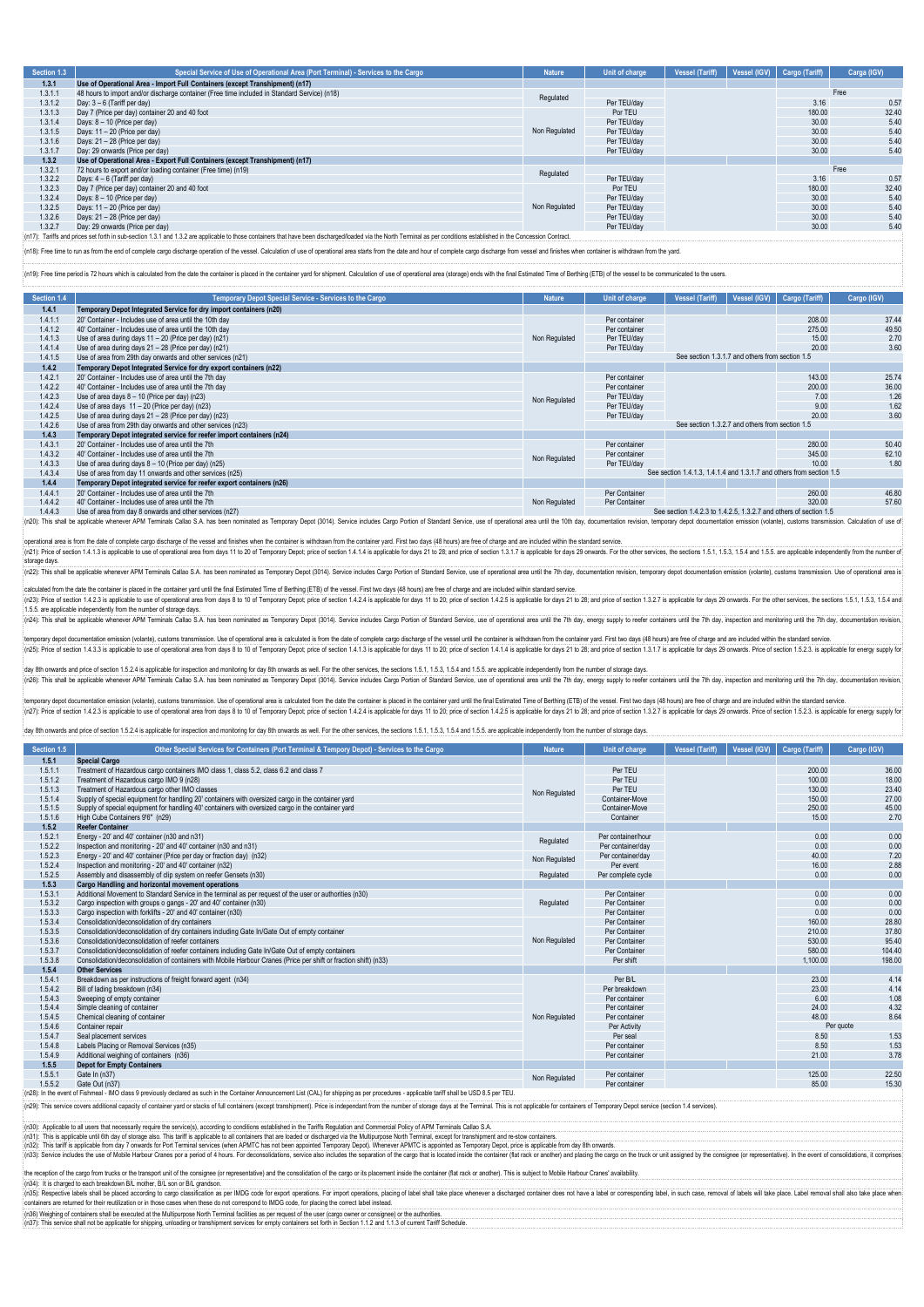| <b>SECTION 2</b> | <b>BREAK BULK CARGO SERVICES</b>                                                                                                                                                                                                                                              |               |                       |                        |         |                             |             |  |  |
|------------------|-------------------------------------------------------------------------------------------------------------------------------------------------------------------------------------------------------------------------------------------------------------------------------|---------------|-----------------------|------------------------|---------|-----------------------------|-------------|--|--|
| Section 2.1      | <b>Standard Services</b>                                                                                                                                                                                                                                                      | <b>Nature</b> | Unit of charge        | <b>Vessel (Tariff)</b> |         | Vessel (IGV) Cargo (Tariff) | Cargo (IGV) |  |  |
| 2.1.1            | Standard Service to the Vessel - Services to the Vessel                                                                                                                                                                                                                       |               |                       |                        |         |                             |             |  |  |
| 2.1.1.1          | Use or rental of berth (Tariff per hour or fraction hour) (n1)                                                                                                                                                                                                                | Regulated     | Total LoA (m) x Hours | 0.74                   | 0% Rate |                             |             |  |  |
| 2.1.2            | <b>Standard Service to Break Bulk Cargo</b>                                                                                                                                                                                                                                   |               |                       |                        |         |                             |             |  |  |
| 2.1.2.1          | Loading and Unloading of Break Bulk cargo (n38)                                                                                                                                                                                                                               | Regulated     | Per Ton               | 2.50                   | 0% Rate | 5.39                        | 0.97        |  |  |
|                  | {n38}: Vessel portion of this tariff includes transference of the cargo from vessel to the quay, lashing/unlashing and tally. Payment of Vessel portion will be applicable to the shipping line or cargo consignee, upon condi<br>: (IVA) shall be applicable to this tariff. |               |                       |                        |         |                             |             |  |  |
| Section 2.2      | Special Services - Services to the Vessel (n5)                                                                                                                                                                                                                                | <b>Nature</b> | Unit of charge        | Vessel (Tariff)        |         | Vessel (IGV) Cargo (Tariff) | Carga (IGV) |  |  |
| 2.2.1            | Hatches or Hold Lids (n6)                                                                                                                                                                                                                                                     |               |                       |                        |         |                             |             |  |  |
| 2.2.1.1          | Movement of ISO hatches                                                                                                                                                                                                                                                       | Regulated     | Per move              | 0.00                   | 0% Rate |                             |             |  |  |
| 2.2.2            | <b>Re-stow of Break Bulk Cargo</b>                                                                                                                                                                                                                                            |               |                       |                        |         |                             |             |  |  |
| 2.2.2.1          | Re-stow via vessel                                                                                                                                                                                                                                                            | Regulated     | Per ton               | 3.26                   | 0% Rate |                             |             |  |  |
| 2.2.2.2          | Re-stow via quay (n39)                                                                                                                                                                                                                                                        |               | Per ton               | 4.18                   | 0% Rate |                             |             |  |  |
| 222              | Toppelstown and of Docals Dully against                                                                                                                                                                                                                                       |               |                       |                        |         |                             |             |  |  |

**2.2.3 Transhipment of Break Bulk cargo** Transhipment of Break Bulk cargo - Complete cycle (n40)<br>able to the cargo that is edowed in the same hold (level) of the cassel which in both cases cargo requires to be temporarly transferred to the quay. Non Regulated Per

(n39): This is applicable to the cargo that is re-stowed in the same hold (leve) or in another hold (level) of the vessel which in both cases cargo requires to be temporarily transferred to the quay.<br>(n40): Price of servic

| Section 2.3 | Special Service of Use of Operational Area (Port Terminal) - Services to the Cargo | <b>Nature</b> | Unit of charge | <b>Vessel (Tariff)</b> |                                        | Vessel (IGV) Cargo (Tariff) | Carga (IGV) |
|-------------|------------------------------------------------------------------------------------|---------------|----------------|------------------------|----------------------------------------|-----------------------------|-------------|
| 2.3.1       | Use of Operational Area - All traffic                                              |               |                |                        |                                        |                             |             |
| 2.3.1.1     | Days: 1 - 3 (Free time - included in Standard Service)                             | Regulated     |                |                        |                                        |                             | Free        |
| 2.3.1.2     | Days: 4 - 10 (Tariff for whole period or fraction period)                          |               | Per ton        |                        |                                        | 22.11                       | 3.98        |
| 2.3.1.3     | Days: 11 - 20 (Tariff per day or fraction day)                                     | Non Regulated | Per ton/day    |                        |                                        | 2.50                        | 0.45        |
| 2.3.1.4     | Days: 21 - onwards (Tariff per day or fraction day)                                |               | Per ton/day    |                        |                                        | 4.00                        | 0.72        |
|             |                                                                                    |               |                |                        |                                        |                             |             |
| Section 2.4 | Special Service of Temporary Depot - Services to the Cargo                         | <b>Nature</b> | Unit of charge | <b>Vessel (Tariff)</b> |                                        | Vessel (IGV) Cargo (Tariff) | Carga (IGV) |
| 2.4.1       | Temporary Depot Integrated Service - All traffic (n41)                             |               |                |                        |                                        |                             |             |
| 2.4.1.1     | Break Bulk Cargo - Includes use of operational area until day 10                   |               | Per ton        |                        |                                        | 25.00                       | 4.50        |
| 2.4.1.2     | Use of operational area from days 11 - 20 (Price per day of day fraction)          | Non Regulated | Per ton/day    |                        |                                        | 1.50                        | 0.27        |
| 2413        | Use of operational area, from day 21 onwards and other services (n42)              |               |                |                        | See section 2.3.1.4 and 2.5.2 to 2.5.4 |                             |             |

2.4.1.3 Use of operational area from day 21 onwards and other services (n42)

(n41): This is applicable whenever APM Terminals Callao S.A. is appointed as Temporary Depot (code 3014) after cargo has been previously coordinated and accepted by APMTC (Subject to space availability). It includes the St

| Section 2.5 | Other Special Services to Break Bulk Cargo (Port Terminal & Temporary Depot) - Services to the Cargo                                                                                                                           | <b>Nature</b> | Unit of charge | <b>Vessel (Tariff)</b> | Vessel (IGV) | Cargo (Tariff) | Cargo (IGV)   |
|-------------|--------------------------------------------------------------------------------------------------------------------------------------------------------------------------------------------------------------------------------|---------------|----------------|------------------------|--------------|----------------|---------------|
|             |                                                                                                                                                                                                                                |               |                |                        |              |                |               |
| 2.5.1       | Use of Simple Depot - All traffic (n43)                                                                                                                                                                                        |               |                |                        |              |                |               |
| 2.5.1.1     | Days: 1 - 30 (Price per month or fraction month)                                                                                                                                                                               | Non Regulated | Per m2         |                        |              | 10.50          | 1.89          |
| 2.5.2       | <b>Special Cargo</b>                                                                                                                                                                                                           |               |                |                        |              |                |               |
| 2.5.2.1     | Loading/Unloading of project cargo without mobile harbor crane (n44)                                                                                                                                                           |               | Per ton or m3  |                        |              | 13.08          | 2.35          |
| 2.5.2.2     | Loading/Unloading of project cargo with mobile harbor crane (n44)                                                                                                                                                              | Regulated     | Per ton or m3  |                        |              | 13.89          | 2.50          |
| 2.5.2.3     | Special treatment to hazardous cargo using equipment and additional personnel - direct treatment (n45)                                                                                                                         |               | Per ton        |                        |              | 11.07          | 1.99          |
| 2.5.2.4     | Special treatment to hazardous cargo using equipment and additional personnel - indirect treatment (n45)                                                                                                                       |               | Per ton        |                        |              | 18.98          | 3.42          |
| 2.5.3       | Cargo Handling and horizontal movement operations                                                                                                                                                                              |               |                |                        |              |                |               |
| 2.5.3.1     | Additional Movement as per request of the user or competent authority                                                                                                                                                          |               | Per ton        |                        |              | 3.10           | 0.56          |
| 2.5.3.2     | Handling for registry of break bulk cargo (n46)                                                                                                                                                                                |               | Per ton        |                        |              | 3.10           | 0.56          |
| 2.5.3.3     | Deconsolidation/Consolidation of break bulk cargo with MAFIs (n47)                                                                                                                                                             | Non Regulated | Per MAFI       |                        |              | 250.00         | 45.00         |
| 2.5.3.4     | Desconsolidation/Consolidation of Break Bulk cargo in MAFI's with Mobile Harbour Cranes (Price per shift or fraction shift) (n48)                                                                                              |               | Per Shift      |                        |              | 1.100.00       | 198.00        |
| 2.5.3.5     | Deconsolidation/Consolidation of MAFIs (n49)                                                                                                                                                                                   |               | Per MAFI       | 75.00                  | 13.50        |                |               |
| 2.5.4       | Other services                                                                                                                                                                                                                 |               |                |                        |              |                |               |
| 2.5.4.1     | Additional weighing (This does not include extra movement)                                                                                                                                                                     | Non Regulated | Per truck      |                        |              | 21.00          | 3.78          |
| 2.5.5       | Productivity increase for loading and unloading operations (n50)                                                                                                                                                               |               |                |                        |              |                |               |
| 2.5.5.1     | Productivity higher or equal to 305 tons-hour                                                                                                                                                                                  |               | Per ton        |                        |              | 8.41           | $1.5^{\circ}$ |
| 2.5.5.2     | Productivity higher or equal to 406 tons-hour                                                                                                                                                                                  | Regulated     | Per ton        |                        |              | 8.90           | 1.60          |
| 2.5.5.3     | Productivity higher or equal to 610 tons-hour                                                                                                                                                                                  |               | Per ton        |                        |              | 9.84           | 1.77          |
|             | (n43): This service refers to receiving Break Bulk cargo, placing it in a designated area and storaging it for a period agreed by the exporter or importer and APM Terminals Callao S.A. This is applicable for Break Bulk car |               |                |                        |              |                |               |

er and is then stored as Break Bulk. Standard service shall not be provided to Break Bulk cargo in this case. Tariff for this service is applicable as Simple Depot only. Space is subject to availability

critics in applicable to all cargo that cannot be transferred by its own means, weighing over 35 tons or being over 50 m3 per unit. The unit of charge shall be applicable to the larger measure between tonnage and dimension

(n45): Tariff corresponds to loading and unloading operations of hazardous break bulk cargo (IMO) whenever additional equipment and/or personnel is to be provided as per Port Authority regulation or upon request of the use

:<br>: personnel are not to be provided, then Standard Service tariff to break bulk cargo shall be applicable. Under direct treatment, import hazardous cargo is to be delivered to the user in the berth (react to the sign) imm

(n46): This refers to handling of cargo using forkilits and/or gangs for the registry or inspection of cargo. This service shall be provided upon request of the user (cargo owner or consignes) or the authorities. Invoiced those cases where Mobile Harbour Cranes are required for less than four-hour (4) periods. This is subject to Mobile Harbour Cranes' availability. 

(n49). This septicable to rassembly placing or disascentibly persuading of MAFis for its deliver) to it deliver) to its is eignorial ine. This is involve to incomes the productivity for loading or and part and consequation

Cargo consignee otherwise detailed in the maritime shipping agreement. If productivity is increased by decision of APM Terminals Callao S.A. without the user request, no charge will be applicable to the user.

| <b>SECTION 3</b> | <b>RO-RO CARGO SERVICES</b>                                                                                                                                                                                                    |               |                       |                        |                     |                       |             |
|------------------|--------------------------------------------------------------------------------------------------------------------------------------------------------------------------------------------------------------------------------|---------------|-----------------------|------------------------|---------------------|-----------------------|-------------|
| Section 3.1      | <b>Standard Service</b>                                                                                                                                                                                                        | <b>Nature</b> | Unit of charge        | <b>Vessel (Tariff)</b> | Vessel (IGV)        | <b>Cargo (Tariff)</b> | Carga (IGV) |
| 3.1.1            | Standard Service to the Vessel - Services to the Vessel                                                                                                                                                                        |               |                       |                        |                     |                       |             |
| 3.1.1.1          | Use or rental of berth (Tariff per hour or fraction hour) (n1)                                                                                                                                                                 | Regulated     | Total LoA (m) x Hours | 0.74                   | 0% Rate             |                       |             |
| 3.1.2            | <b>Standard Service to Ro-Ro Cargo</b>                                                                                                                                                                                         |               |                       |                        |                     |                       |             |
| 3.1.2.1          | Loading or Unloading of Ro-Ro Cargo (n51)                                                                                                                                                                                      | Regulated     | Per ton               | 3.50                   | 0% Rate             | 26.49                 | 4.77        |
|                  | (n51): Vessel portion of this tariff will be charged to the Shipping line (or representative), unless maritime shipping contract indicates otherwise. If Vessel portion of this tariff is charged to the cargo consignee, then |               |                       |                        |                     |                       |             |
|                  |                                                                                                                                                                                                                                |               |                       |                        |                     |                       |             |
| Section 3.2      | <b>Special Services - Services to the Vessel</b>                                                                                                                                                                               | <b>Nature</b> | Unit of charge        | <b>Vessel (Tariff)</b> | <b>Vessel (IGV)</b> | Cargo (Tariff)        | Carga (IGV) |
| 3.2.1            | Re-stow of Ro-Ro cargo                                                                                                                                                                                                         |               |                       |                        |                     |                       |             |
| 3.2.1.1          | Re-stow via vessel                                                                                                                                                                                                             | Regulated     | Per ton               | 3.00                   | 0% Rate             |                       |             |
| 3.2.1.2          | Re-stow via quay (n52)                                                                                                                                                                                                         |               | Per ton               | 5.25                   | 0% Rate             |                       |             |
|                  | (n52): This is applicable to the cargo that is re-stowed in the same hold (level) or in another hold (level) of the vessel which in both cases cargo requires to be temporarily transferred to the quay                        |               |                       |                        |                     |                       |             |
| Section 3.3      | Special Service of Use of Operational Area (Port Terminal) - Services to the Cargo                                                                                                                                             | <b>Nature</b> | Unit of charge        | <b>Vessel (Tariff)</b> | Vessel (IGV)        | Cargo (Tariff)        | Carga (IGV) |
| 3.3.1            | Use of Operational Area - All traffic (n53)                                                                                                                                                                                    |               |                       |                        |                     |                       |             |
| 3.3.1.1          | Days: 1 - 3 (Free time - included in Standard Service)                                                                                                                                                                         | Regulated     |                       |                        |                     |                       | Free        |
| 3.3.1.2          | Days: 4 - 10 (Price for total period or fraction period)                                                                                                                                                                       |               | Per ton               |                        |                     | 40.00                 | 7.20        |
| 3.3.1.3          | Days: 11 - onwards (Price per day or fraction day)                                                                                                                                                                             | Non Regulated | Per ton/day           |                        |                     | 15.00                 | 2.70        |
|                  | (n53): Prices of this section are applicable to all types of vehicle and machinery                                                                                                                                             |               |                       |                        |                     |                       |             |
|                  |                                                                                                                                                                                                                                |               |                       |                        |                     |                       |             |
| Section 3.4      | Special Service of Temporary Depot - Services to the Cargo                                                                                                                                                                     | <b>Nature</b> | Unit of charge        | <b>Vessel (Tariff)</b> | Vessel (IGV)        | Cargo (Tariff)        | Carga (IGV) |
| 3.4.1            | Temporary Depot Integrated Service - All traffic (n54                                                                                                                                                                          |               |                       |                        |                     |                       |             |
| 3.4.1.1          | Ro-Ro cargo in general - Includes use of operational area until day 10                                                                                                                                                         |               | Per ton               |                        |                     | 65.00                 | 11.70       |

3.4.1.1 Ro-Ro cargo in general - Includes use of operational area until day 10<br>3.4.1.2 Use of operational area from day 11 onwards (Price per day or fraction day)<br>4.5.3.1.1.3 Other senvices (n55): Fact are provided at a co

on (volante) and transmission to Customs. First three calendar days are free of charge and are part of the Standard Service. Prices of this section are applicable to all types of vehicles and machinery.

(n55): Prices of section 3.5 apply to other services of Temporary Depot, independently from the number of storage days of RoRo cargo.

| Section 3.5 | Other Special Services to Ro-Ro Cargo (Port Terminal & Temporary Depot) - Services to the Cargo                                                                                                                                | <b>Nature</b> | Unit of charge | Vessel (Tariff)   Vessel (IGV)   Cargo (Tariff) |       |          | Carga (IGV) |
|-------------|--------------------------------------------------------------------------------------------------------------------------------------------------------------------------------------------------------------------------------|---------------|----------------|-------------------------------------------------|-------|----------|-------------|
| 3.5.1       | <b>Handling Services in Storage area</b>                                                                                                                                                                                       |               |                |                                                 |       |          |             |
| 3.5.1.1     | Handling for registry of Ro-Ro cargo (n56)                                                                                                                                                                                     | Non Regulated | Per ton        |                                                 |       | 10.50    | 1.89        |
| 3.5.1.2     | Extra movement of Ro-Ro cargo (n57)                                                                                                                                                                                            |               | Per ton        |                                                 |       | 2.10     | 0.38        |
| 3.5.2       | Deconsolidation/Consolidation                                                                                                                                                                                                  |               |                |                                                 |       |          |             |
| 3.5.2.1     | Deconsolidation/Consolidation of Ro-Ro cargo with MAFIs (n58)                                                                                                                                                                  |               | Per MAFI       |                                                 |       | 250.00   | 45.00       |
| 3.5.2.2     | Desconsolidation/Consolidation of Ro-Ro cargo en MAFI's with Mobile Harbour Cranes (Price per shift or fraction shift) (n59)                                                                                                   | Non Regulated | Per Shift      |                                                 |       | 1.100.00 | 198.00      |
| 3.5.2.3     | Deconsolidation/Consolidation of MAFI's (n49)                                                                                                                                                                                  |               | Per MAFI       | 75.00                                           | 13.50 |          |             |
|             | LEAN THE SECRET RESIDENT CONTROL CONTROLLED IN THE SECRET SECRET SECRET CARD THE CONTROL CONTROL OF A SECRET CONTROL OF SECRETARY CONTROL OF A SECRET AND SERVED ON A SECRET OF A SECRET AND SERVED ON A SECRET OF A SECRET AN |               |                |                                                 |       |          |             |

This refers to handling of cargo using gangs and/or equipment for the registry or inspection of the cargo, as per request of the user, (cargo owner or consignee), or authorities.

(n57): Additional movement of Ro-Ro cargo between two points within the Multipurose Noth Terminal facilities which is not included in the Standard Service, and upon request of the user, (cargo owner or consignee) or compet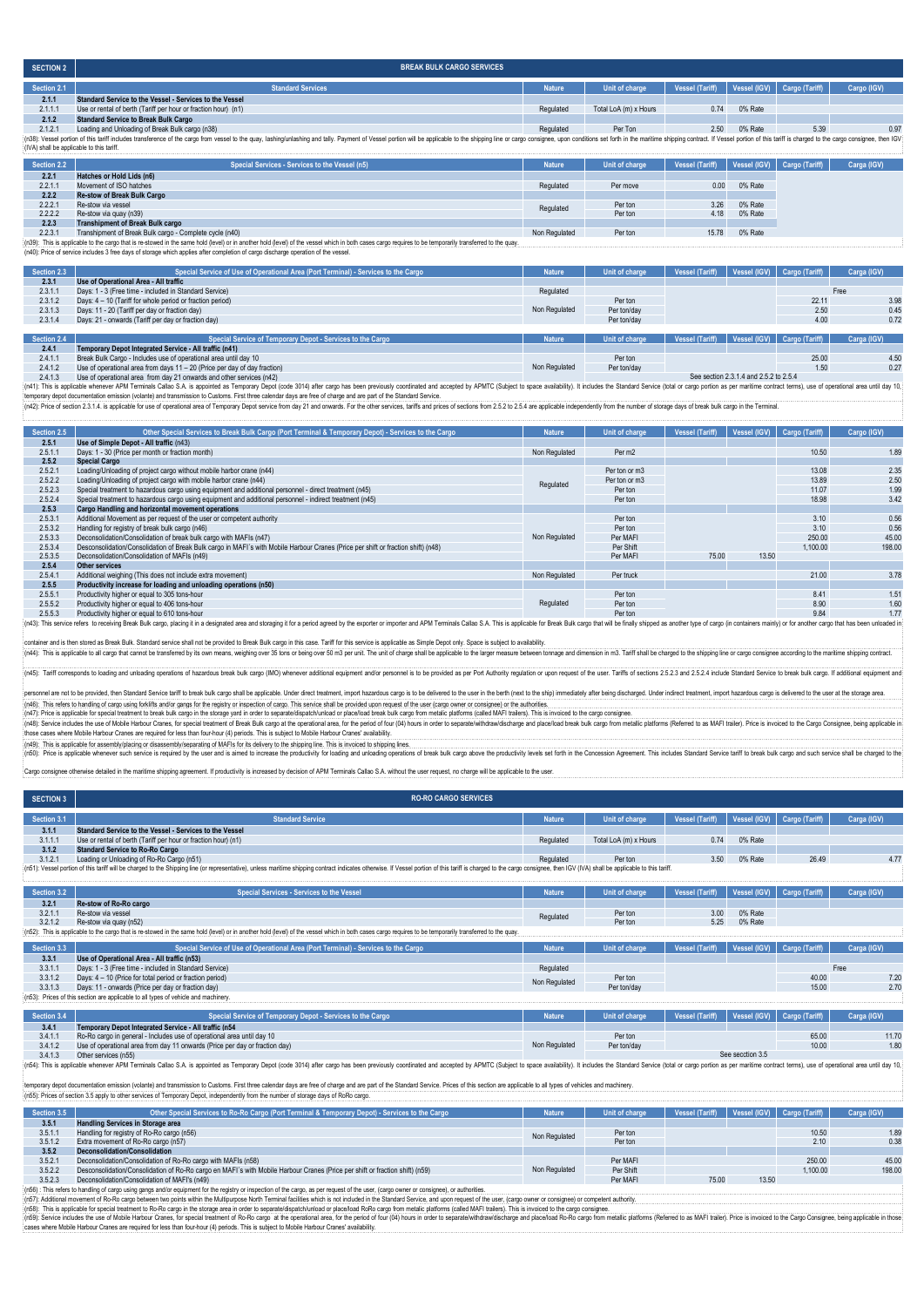| <b>SECTION 4</b> | <b>SOLID BULK CARGO</b>                                                                                                                                                                                                        |               |                       |                        |              |                |             |
|------------------|--------------------------------------------------------------------------------------------------------------------------------------------------------------------------------------------------------------------------------|---------------|-----------------------|------------------------|--------------|----------------|-------------|
| Section 4.1      | <b>Standard Service</b>                                                                                                                                                                                                        | <b>Nature</b> | Unit of charge        | <b>Vessel (Tariff)</b> | Vessel (IGV) | Cargo (Tariff) | Carga (IGV) |
| 4.1.1            | Standard Service to the Vessel - Services to the Vessel                                                                                                                                                                        |               |                       |                        |              |                |             |
| 4.1.1.1          | Use or rental of berth (Tariff per hour or fraction hour) (n1)                                                                                                                                                                 | Regulated     | Total LoA (m) x Hours | 0.74                   | 0% Rate      |                |             |
| 4.1.2            | Standard Service to Solid Bulk Cargo - Services to the Cargo                                                                                                                                                                   |               |                       |                        |              |                |             |
| 4.1.2.1          | Loading or Unloading of Solid Bulk                                                                                                                                                                                             | Regulated     | Per ton               |                        |              | 3.94           | 0.71        |
| Section 4.2      | <b>Special Services - Services to the Vessel</b>                                                                                                                                                                               | <b>Nature</b> | Unit of charge        | <b>Vessel (Tariff)</b> | Vessel (IGV) | Cargo (Tariff) | Carga (IGV) |
| 4.2.1            | Hatches or Hold Lids(n6)                                                                                                                                                                                                       |               |                       |                        |              |                |             |
| 4.2.1.1          | Movement of ISO hatches                                                                                                                                                                                                        | Regulated     | Per move              | 0.00                   | 0% Rate      |                |             |
| Section 4.3      | Special Services - Services to the Cargo                                                                                                                                                                                       |               | Unit of charge        | <b>Vessel (Tariff)</b> | Vessel (IGV) | Cargo (Tariff) | Carga (IGV) |
| 4.3.1            | Use of Operational Area - All traffic                                                                                                                                                                                          |               |                       |                        |              |                |             |
| 4.3.1.1          | Days: 1 - 5 (Free time - included in Standard Service) (n60)                                                                                                                                                                   | Regulated     |                       |                        |              |                | Free        |
| 4.3.1.2          | Days: 6 - 15 (Price for whole period or fraction period)                                                                                                                                                                       |               | Per ton               |                        |              | 2.75           | 0.50        |
| 4.3.1.3          | Days: 16 - 30 (Price for whole period or fraction period)                                                                                                                                                                      | Non Regulated | Per ton               |                        |              | 4.00           | 0.72        |
| 4.3.1.4          | Days: 31 - onwards (Price per day or fraction day)                                                                                                                                                                             |               | Per ton/day           |                        |              | 0.40           | 0.07        |
| 4.3.2            | <b>Other services</b>                                                                                                                                                                                                          |               |                       |                        |              |                |             |
| 4.3.2.1          | Additional weighing (Extra movement is not included) (n61)                                                                                                                                                                     | Non Regulated | Per truck             |                        |              | 21.00          | 3.78        |
|                  | (n60): Free days are given to goods which use absorbing towers and silos.                                                                                                                                                      |               |                       |                        |              |                |             |
|                  | (n61): This service shall be provided within facilities of Multipurpose North Terminal as per request of user or authorities. (Extra) movement of solid bulk cargo is requested from its stacking area to the Gates area. Such |               |                       |                        |              |                |             |

| <b>SECTION 5</b> | <b>LIQUID BULK CARGO</b>                                          |               |                       |                        |         |                             |             |
|------------------|-------------------------------------------------------------------|---------------|-----------------------|------------------------|---------|-----------------------------|-------------|
| Section 5.1      | <b>Standard Service</b>                                           | <b>Nature</b> | Unit of charge        | <b>Vessel (Tariff)</b> |         | Vessel (IGV) Cargo (Tariff) | Carga (IGV) |
| 5.1.1            | Standard Service to the Vessel - Services to the Vessel           |               |                       |                        |         |                             |             |
| 5.1.1.1          | Use or rental of berth (Tariff per hour or fraction hour) (n1)    | Regulated     | Total LoA (m) x Hours | 0.74                   | 0% Rate |                             |             |
| 5.1.2            | Standard Service to Liquid Bulk Cargo - Services to the Cargo     |               |                       |                        |         |                             |             |
| 5.1.2.1          | Loading or Unloading of Liquid Bulk                               | Regulated     | Per ton               |                        |         | 1.18                        | 0.21        |
|                  |                                                                   |               |                       |                        |         |                             |             |
| Section 5.2      | Special Services - Services to the Cargo                          | Nature,       | Unit of charge        | <b>Vessel (Tariff)</b> |         | Vessel (IGV) Cargo (Tariff) | Carga (IGV) |
| 5.2.1            | <b>Use of Contention Barriers</b>                                 |               |                       |                        |         |                             |             |
| 5.2.1.1          | Use of Contention Barriers (Tariff per day or fraction day) (n62) | Regulated     | Per dav               |                        |         | 428.92                      | 77.21       |

5.2.1.1 Use of Contention Barriers (Tariff per day or fraction day) (n62)<br>(n62): This applicable to the use of contention barriers during bading and undading operations of hazardous substances and/or goods such as hydrocar

| <b>SECTION 6</b> | <b>PASSENGERS</b>                                              |               |                       |                 |      |                             |             |
|------------------|----------------------------------------------------------------|---------------|-----------------------|-----------------|------|-----------------------------|-------------|
| Section 6.1      | <b>Standard Service</b>                                        | <b>Nature</b> | Unit of charge        | Vessel (Tariff) |      | Vessel (IGV) Cargo (Tariff) | Carga (IGV) |
| 6.1.1            | Standard Service to the Vessel - Services to the Vessel        |               |                       |                 |      |                             |             |
| 6.1.1.           | Use or rental of berth (Tariff per hour or fraction hour) (n1) | Regulated     | Total LoA (m) x Hours | 0.74            | 0.13 |                             |             |
| 6.1.2            | <b>Standard Service per Passenger</b>                          |               |                       |                 |      |                             |             |
| 6.1.2.           | Standard Service per Passenger (n63)                           | Regulated     | Per Passenger         |                 |      | 8.43                        | 1.52        |

(n63) Children under 12 years old and crew members are not subject to charge.

| <b>SECTION 7</b> | <b>OTHER COMMON SERVICES TO THE VESSEL (n64)</b>                                    |               |                |                        |        |                             |             |  |  |
|------------------|-------------------------------------------------------------------------------------|---------------|----------------|------------------------|--------|-----------------------------|-------------|--|--|
| Section 7.1      | <b>Special Services - Services to the Vessel</b>                                    | <b>Nature</b> | Unit of charge | <b>Vessel (Tariff)</b> |        | Vessel (IGV) Cargo (Tariff) | Carga (IGV) |  |  |
| 7.1.1            | <b>Use of Contention Barriers</b>                                                   |               |                |                        |        |                             |             |  |  |
| 7.1.1.1          | Use of Contention Barriers (Tariff per hour or fraction hour) (n65)                 | Regulated     | Por día        | 428.92                 | 77.21  |                             |             |  |  |
| 7.1.2            | <b>Hold Cleaning (n66)</b>                                                          |               |                |                        |        |                             |             |  |  |
| 7.1.2.1          | Vessel Holds cleaning (price per gang-shift or fraction) (n67)                      | Non Regulated | Per gang/Shift | 500.00                 | 90.00  |                             |             |  |  |
| 7.1.2.2          | Unloading of waste resulting from cleaning service (price per M3 or fraction) (n68) | Non Regulated | Per M3         | 250.00                 | 45.00  |                             |             |  |  |
| 7.1.3            | <b>Sludge Management</b>                                                            |               |                |                        |        |                             |             |  |  |
| 7.1.3.1          | Oily Waste Management (n69)                                                         | Non Regulated | Per truck      | 1.900.00               | 342.00 |                             |             |  |  |
| 7.1.3.2          | Unloading of solid waste (price per M3 or fraction) (n70)                           | Non Regulated | Per M3         | 350.00                 | 63.00  |                             |             |  |  |
| 7.1.4            | Other services                                                                      |               |                |                        |        |                             |             |  |  |
| 7.1.4.1          | Water supply (n71)                                                                  | Non Regulated | Per ton        | 6.00                   | 1.08   |                             |             |  |  |
| 7.1.4.2          | Phone service                                                                       | Non Regulated | Per activity   | Per quote              |        |                             |             |  |  |

(n64) Services applicable to all type of vessels.<br>(n65): This is applicable for the use of contention barriers during fuel supply operations to the vessel. Service includes placing and unplacing contention barriers as well

(n66): This service will apply to users named "clients of ordinary service" which refers to loading or discharge operations per vessel call, and in case of discharge and loading operations of compatible goods per vessel ca

words, to discharging cargo not compatible with products to be loaded. This service in all cases includes the following group of services: vessel hold cleaning (price of section 7.1.2.1 of Tariff Rates), unloading and mana

(n68): This refers to unloading solid wastage onboard the vessel such as materials from lashing/unlashing (wood, cardboard and others) as well as other authorized solid wastage (wastage of shipped or unloaded cargo, etc.). sanitary landfill). Minimum inv (n69): Price of this service includes collection and final disposal of oily waste from vessel. .<br>(n70): This service refers to discharging or collecting from vessels recoverable waste from vessels, such asc plastics, plastic or metal cords, wood, cardboard, paper, magazines, and any other of the same type. Price of

| (material come of another come of another and another and another another another another another another and another and and another and and and and and another and another and another and another and another and another |
|-------------------------------------------------------------------------------------------------------------------------------------------------------------------------------------------------------------------------------|
| 7.1.2). Minimum invoice shall be US\$ 350.                                                                                                                                                                                    |
| (n71): This shall be provided according to the Terminal's berth/pier availability or capacity and shall be charged to the shipping line or representative.                                                                    |
|                                                                                                                                                                                                                               |

**COMMERCIAL POLICIES (n72)**

1672): For further details on the scope and conditions of apolicable discounts, offers and promotions, see Charter V of Tariffs Requlation and Commercial Policy of APM Terminals Callao S.A. published on website: www.apmter

# **COMMERCIAL POLICIES**

**SECTION 8**

**DISCOUNTS, OFFERS AND PROMOTIONS**

Discounts, offers and promotions are commonly accepted practices that answer to compensatory circumstances which shall be determined by APM TERMINALS CALLAO S.A. in compliance with the principle of non-discrimination, equa

In this regard, APM TERMINALS CALLAO S.A. shall generally establish the following commercial practices of discounts, offers and promotions:

## *Discounts*

Discounts shall be effective during the period established by APM TERMINALS CALLAO S.A. User shall consider the possibility that discounts may not be renewed.

Promotions and/or temporary offers<br>APM TERMINALS CALLAO SA. may temporarily provide, as part of its commercial policy, offers and/or promotions, as long as permanent equivalent conditions remain.<br>For cases forseen in Secti

APM TERMINALS CALLAO S.A. shall also publish termination date or modification of discounts, promotion and/or offers on its website on time.

CRITERIA POR THE APPLICATION OF DISCOUNTS, OFFERS AND PROMOTIONS<br>APM TERMINALS CALLAO S.A. shall provide discounts, offers and/or promotions to fees of current Tariffs and/or Prices applicable to the Vessel and/or the Carg Cost-benefit evaluation

Market competitiveness Promotion of those services that could not have been provided without the application of discounts and/or promotions.

Generation for more demand of services provided to Vessels, Cargo and others.

Generation of more productivity.<br>In the case of Services provided to Vessels discounts, offers and/or promotions shall be established according to docking frequency, cargo volume and other criteria that are applicabe by it